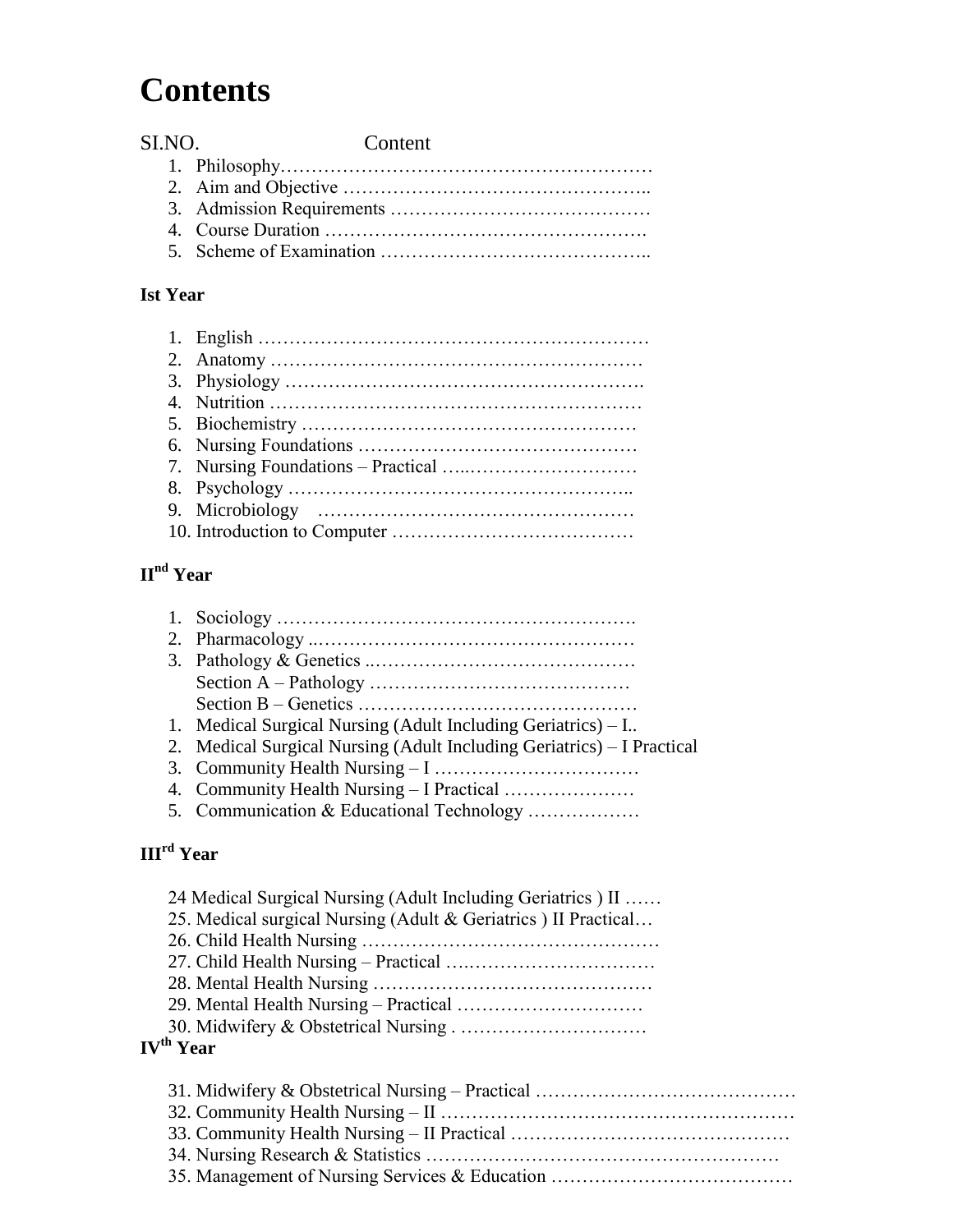# **PHILOSOPHY**

Maharashtra University of Health Sciences believes in systematic teaching, training and research in Modern Medical Sciences and uniformity in various courses in medical and Allied health sciences. The philosophy of the B. Sc. Nursing is incorporated by Maharashtra University of Health Sciences at par of Indian Nursing Council.

Indian Nursing Council believes that, Health is a state of well-being that enables a person to lead a psychologically, socially and economically productive life. Health is a right of all the people. Individuals, families and communities has a responsibility towards maintaining their health.

Nursing contributes to the health services in vital and significant way in the health care delivery system. It recognizes national health goals and is committed to participate in the implementation of National Health policies and programmes. It aims at identifying health needs of the people , planning and providing quality care in collaboration with other health professionals and community groups.

Scope of nursing practice encompasses provision of promotive, preventive, curative and rehabilitative aspects of care to people across their life span in wide variety of health care settings. Practice of Nursing is based upon application of basic concepts and principles derived from the physical, biological, behavioral sciences, medicine and nursing.

Nursing is based on values of caring, and aims to help individuals to attain independence in self-care. It necessitates development of compassion and understanding of human behavior among its practitioners to provide care with respect and dignity and protect the rights of individuals and groups.

Undergraduate nursing program is broad based education within an academic framework, specifically directed to the development of critical thinking skills, competencies & standards required for practice of professional nursing and midwifery as envisaged in National Health Policy 2002.

The teachers have the responsibility to be role models and create learning environment that enables students to acquire inquiry driven, self directed learning and foster an attitude of life long learning.

Under graduate nursing education program prepares its graduates to become exemplary citizen by adhering to code of ethics and professional conduct at all times in fulfilling personal, social and professional obligations so as to respond to national aspirations.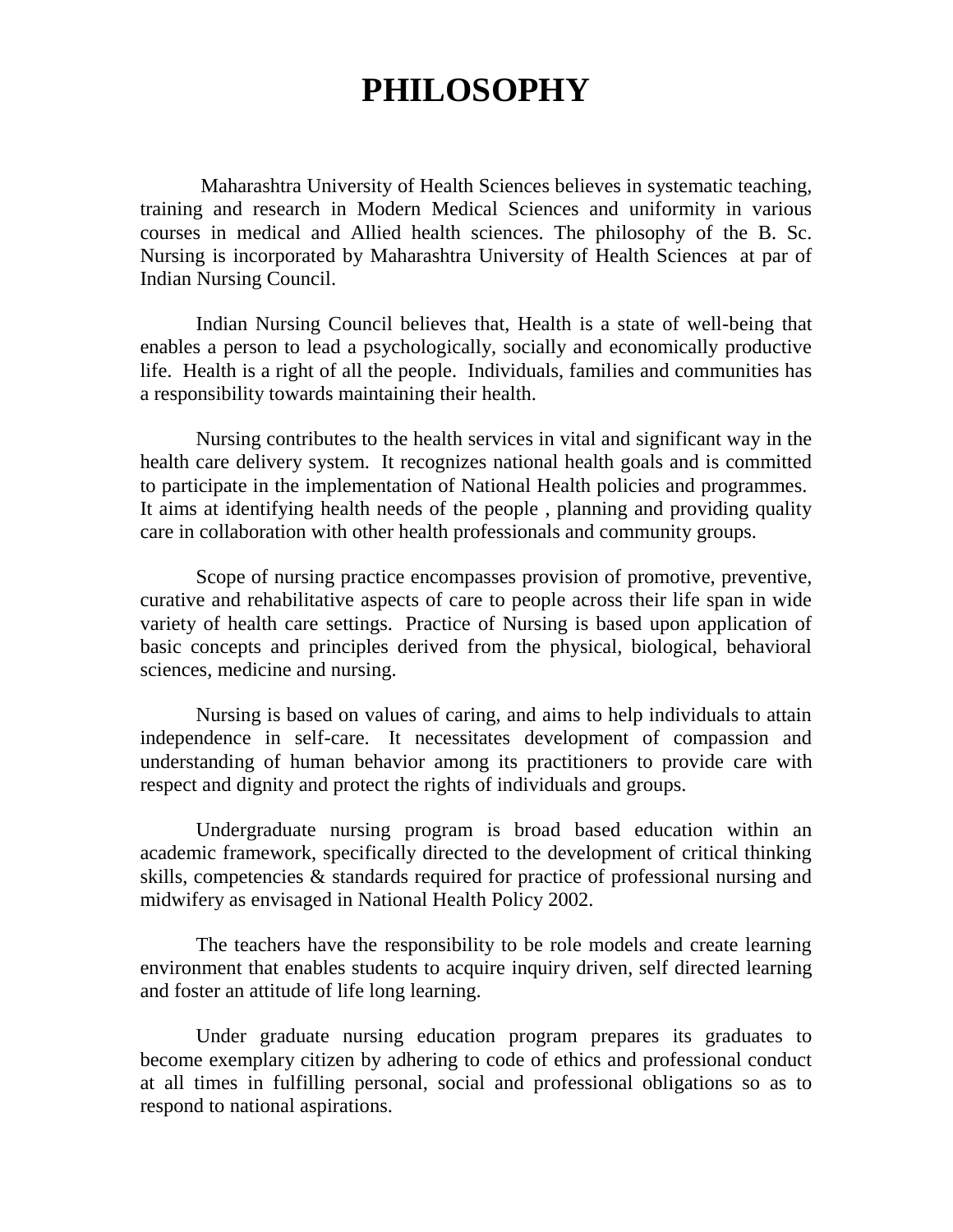# **AIMS**

The aim of the undergraduate nursing program is :

Prepare graduates to assume responsibilities as professional, competent nurses and midwives at basic level in providing promotive, preventive, curative and rehabilitative services.

• Prepare nurses who can make independent decisions in nursing situations, protect the rights of facilitate individuals and groups in pursuit of health, function in the hospital, community nursing services and conduct research studies in the areas of nursing practice. They are also expected to assume the role of teacher, supervisor and manager in a clinical / public health setting.

### **OBJECTIVES**

On completion of B.Sc. Nursing degree programme the graduates will be able to:

- 1. Apply knowledge from physical, biological and behavioral sciences, medicine, including alternative systems and nursing in providing nursing care to individuals, families and communities.
- 2. Demonstrate understanding of life style and other factors, which affect health of individuals and groups.
- 3. Provide nursing care based on steps of nursing process in collaboration with the individuals and groups
- 4. Demonstrate critical thinking skill in making decisions in all situations in order to provide quality care.
- 5. Utilise the latest trends and technology in providing health care.
- 6. Provide promotive, preventive and restorative health services in line with the national health policies and programs.
- 7. Practice within the framework of code of ethics and professional conduct and acceptable standards of practice within the legal boundaries.
- 8. Communicate effectively with individuals and groups and members of the health team in order to promote effective interpersonal relationships and teamwork.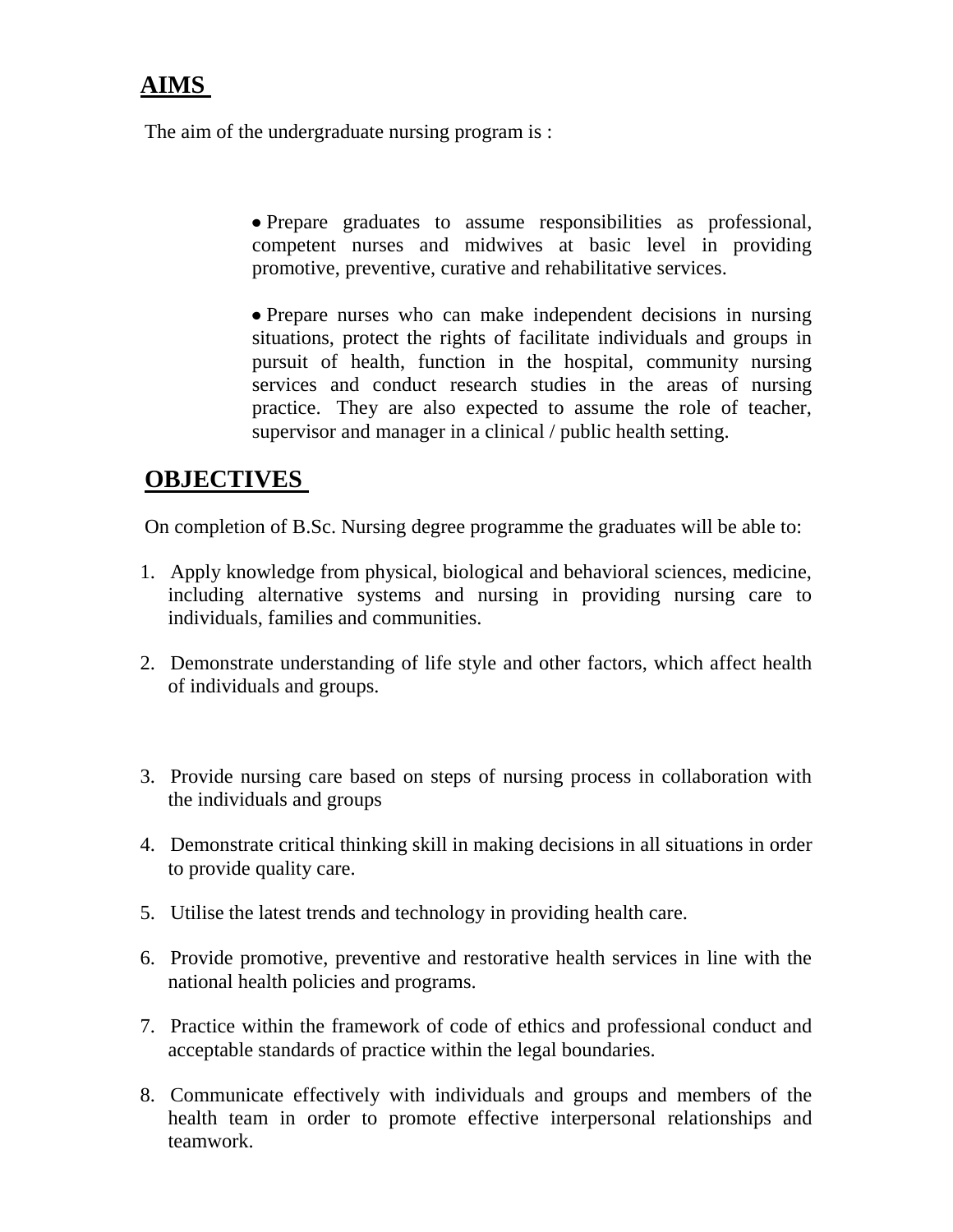- 9. Demonstrate skills in teaching to individuals and groups in clinical/ community health settings.
- 10. Participate effectively as members of the health team in health care delivery system.
- 11. Demonstrate leadership and managerial skills in clinical / community health settings.
- 12. Conduct need based research studies in various settings and utilize the research findings to improve the quality of care.
- 13. Demonstrate awareness, interest and contribute towards advancement of self and of the profession.

### **ADMISSION REQUIREMENTS**

- 1. The minimum age for admission shall be 17 years on or before  $31<sup>st</sup>$  Dec. of the year of admission
- 2. The minimum educational requirements shall be the passing of: Higher secondary school certificate Examination (12 years course),

Or Senior School certificate Examination (10+2), pre-degree Examination (10+2) Or

An equivalent with 12 years schooling from a recognized board or University with science (Physics, chemistry, Biology) and English with minimum of 50% aggregate marks (PCBE) passing one at the same time.

3. Candidate shall be medically fit.

#### **Entrance / Selection test**

Selection of the candidates should be based on the merit of the entrance examination held by University or competent authority.

#### **Duration**

Duration of the course shall be four years including internship.

#### **Vacation**

08 weeks vacation shall be given in each year.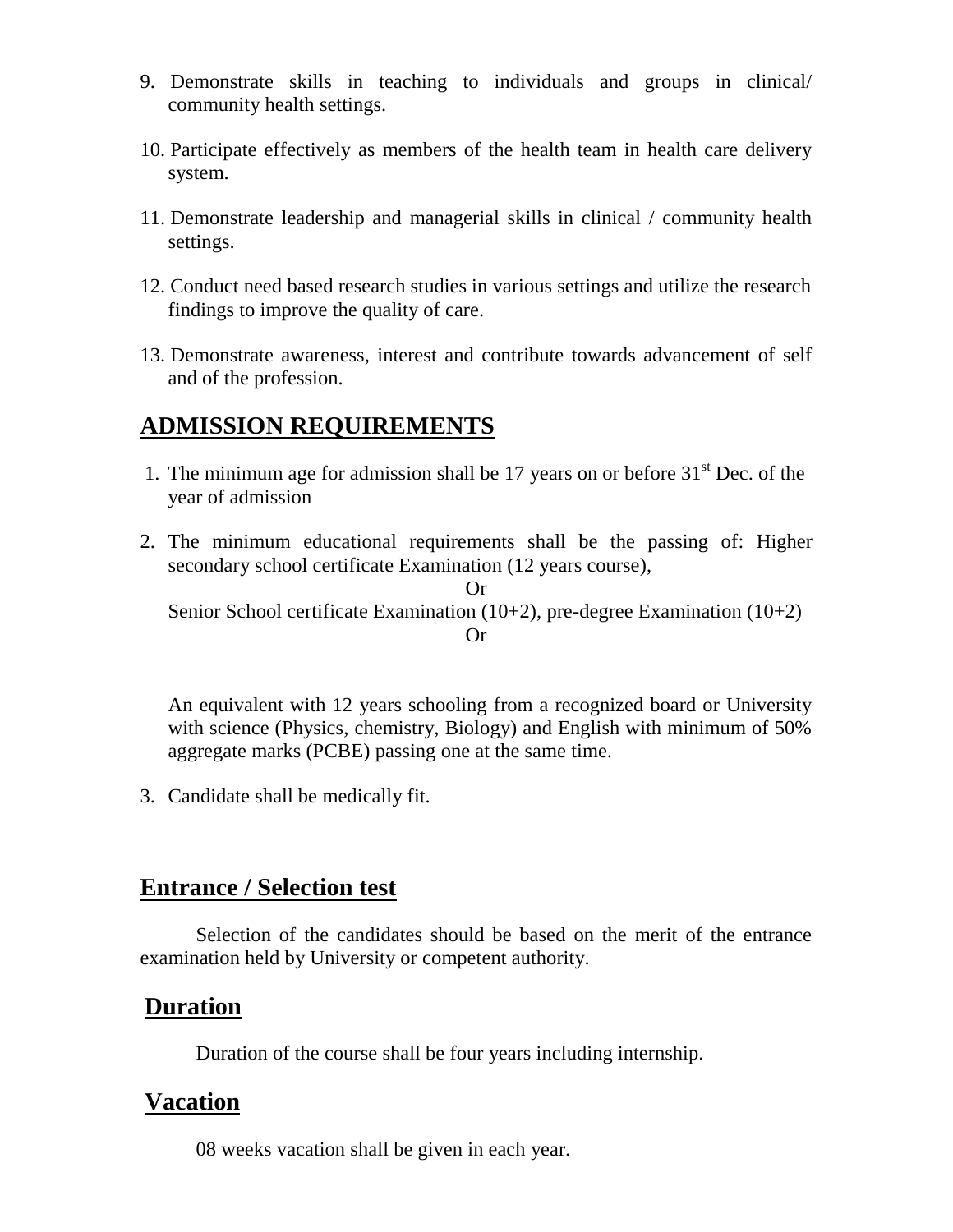# **DURATION**

| Course duration                     | $=$     | 4 yrs.                             |
|-------------------------------------|---------|------------------------------------|
| Weeks available per year            | $=$ $-$ | 52 weeks                           |
| Vacation                            | $=$     | 8 weeks                            |
| Gazetted holidays                   | $=$     | as per MUHS                        |
| Examination (including preparatory) |         | 4 weeks                            |
| Hours available per academic year   |         | 1480 (37 weeks x 40 hours) minimum |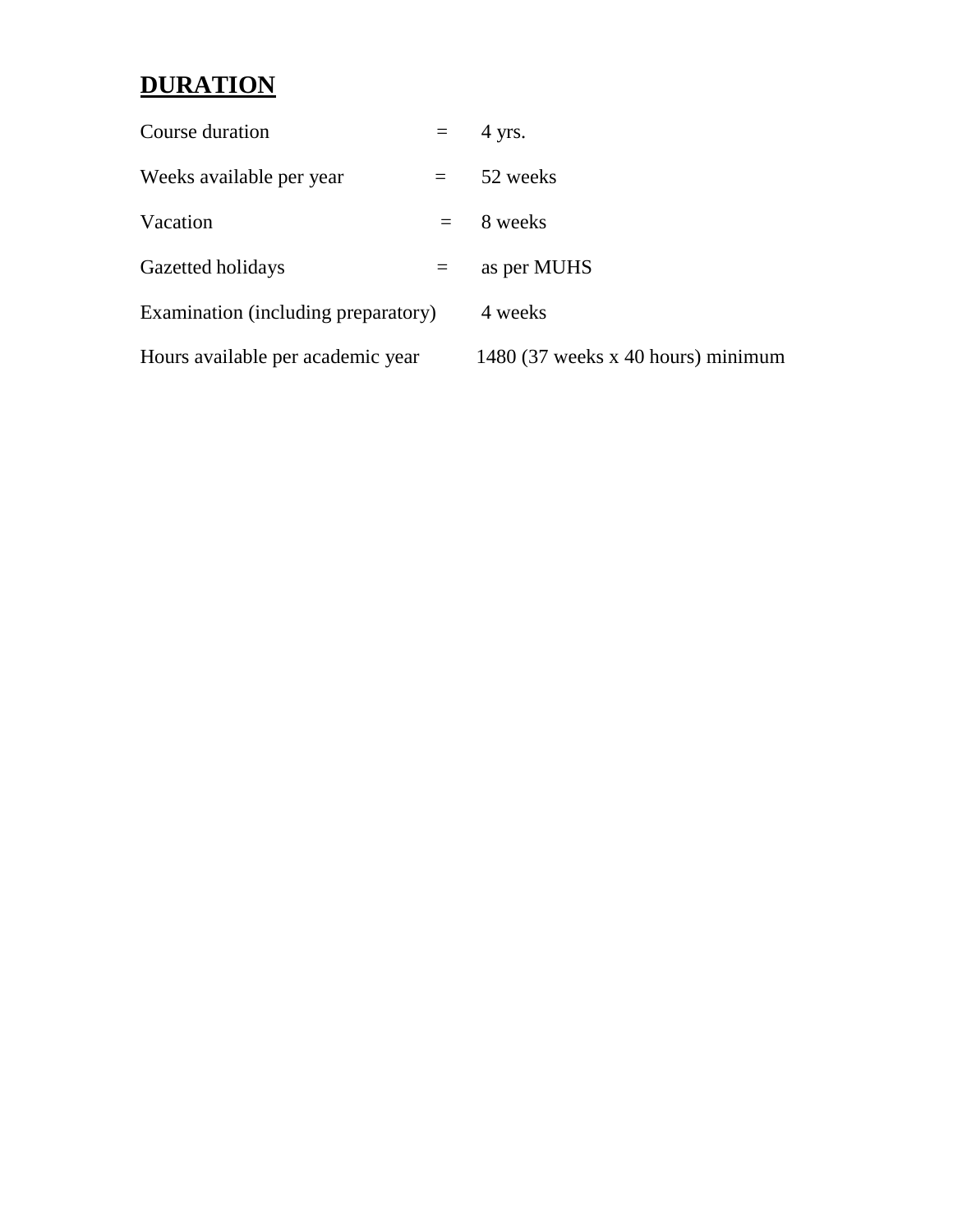## **Course of instruction**

| Subject                                    | Theory (In hrs) | Practical (In hrs) | (In Hrs) |  |  |
|--------------------------------------------|-----------------|--------------------|----------|--|--|
|                                            | Class & Lab)    | (Clinical)         |          |  |  |
| * English                                  | 60              |                    |          |  |  |
| Anatomy                                    | 60              |                    |          |  |  |
| Physiology<br>3                            | 60              |                    |          |  |  |
| Nutrition<br>4                             | 60              |                    |          |  |  |
| Biochemistry<br>5                          | 30              |                    |          |  |  |
| <b>Nursing Foundation</b><br>6             | $265 + 200$     | 450                |          |  |  |
| Psychology                                 | 60              |                    |          |  |  |
| 8<br>Microbiology                          | 60              |                    |          |  |  |
| Introduction to computers                  | 45              |                    |          |  |  |
| 10 <sup>**</sup> Hindi / Regional language | 30              |                    |          |  |  |
| Library work / self study<br>11            |                 |                    | 50       |  |  |
| Co-curricular activities<br>12             |                 |                    | 50       |  |  |
| <b>Total hours</b>                         | 930             | 450                | 100      |  |  |
| Total hours $= 1480$ hrs                   |                 |                    |          |  |  |

#### **First year**

\*\* Optional

# **Second year**

| <b>Subject</b>                              | Theory (In hrs) | <b>Practical (In hrs)</b> | (In Hrs) |  |
|---------------------------------------------|-----------------|---------------------------|----------|--|
|                                             | Class $&$ Lab)  | (Clinical)                |          |  |
| 1<br>Sociology                              | 60              |                           |          |  |
| $\overline{2}$<br>Pharmacology              | 45              |                           |          |  |
| $\beta$<br>Pathology &                      | 30              |                           |          |  |
| Genetics<br>$\overline{4}$                  | 15              |                           |          |  |
| 5 Medical-surgical Nursing (Adult           | 210             | 720                       |          |  |
| including geriatrics) $- I$                 |                 |                           |          |  |
| <b>Community Health Nursing I</b><br>6      | 90              | 135                       |          |  |
| Communication & Educational                 | $60 + 30$       |                           |          |  |
| Technology                                  |                 |                           |          |  |
| $\overline{8}$<br>Library work / self study |                 |                           | 50       |  |
| Co-curricular activities<br>9               |                 |                           | 35       |  |
| <b>Total</b>                                | 540             | 855                       | 85       |  |
| hours                                       |                 |                           |          |  |
| Total hours $= 1480$ hrs                    |                 |                           |          |  |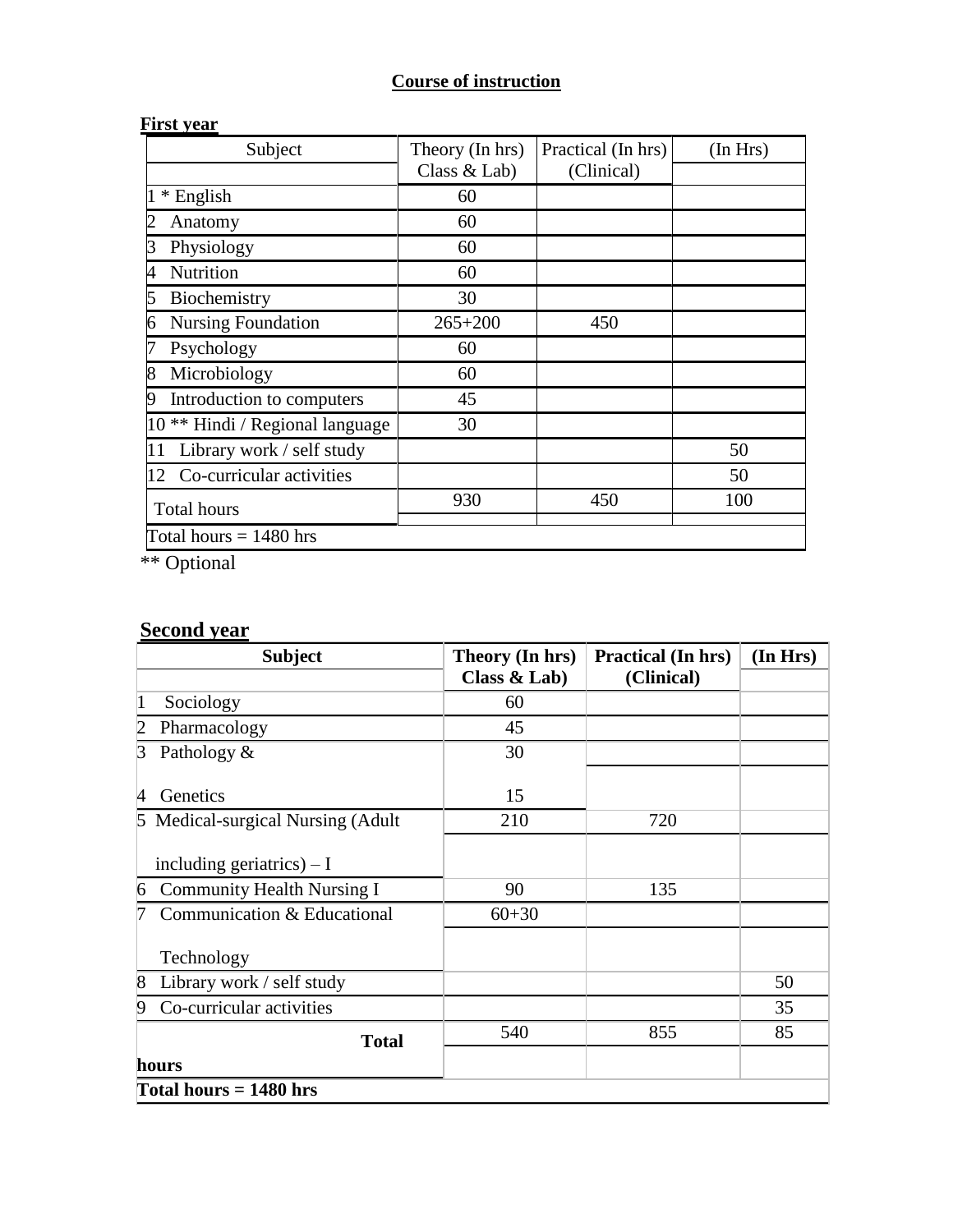#### **Third year**

| <b>Subject</b>                       | Theory (In hrs) | <b>Practical (In hrs)</b> | (In Hrs) |
|--------------------------------------|-----------------|---------------------------|----------|
|                                      | Class $&$ Lab)  | (Clinical)                |          |
| 1. Medical – surgical Nursing (Adult | 120             | 270                       |          |
| including geriatrics)- II            |                 |                           |          |
| 2 Child health Nursing               | 90              | 270                       |          |
| 3. Mental Health Nursing             | 90              | 270                       |          |
| 4. Midwifery and obstetrical nursing | 90              | 180                       |          |
| 5. Library work / self study         |                 |                           | 50       |
| 6. Co-curricular activities          |                 |                           | 50       |
| <b>Total</b>                         | 390             | 990                       | 100      |
| hours                                |                 |                           |          |
| Total hours $= 1480$ hrs             |                 |                           |          |

# **Fourth year**

| <b>Subject</b>                        | <b>Theory (In hrs)</b> | <b>Practical (In hrs)</b> |  |
|---------------------------------------|------------------------|---------------------------|--|
|                                       | Class $&$ Lab)         | (Clinical)                |  |
| 1. Midwifery and obstetrical nursing  |                        | 180                       |  |
| 2. Community Health Nursing           | 90                     | 135                       |  |
| 3. Nursing Research & Statistics      | 45                     | $\ast$                    |  |
| 4. Management of Nursing services and | $60 + 30$              |                           |  |
| education                             |                        |                           |  |
| <b>Total hours</b>                    | 225                    | 315                       |  |
| Total hours $= 540$ hrs               |                        |                           |  |

\* Project work to be carried out during internship

Practical – 30 hours per week

# **Internship (Integrated Practice)**

| <b>Subject</b>                                     | <b>Theory</b> | <b>Practical</b> | In weeks |
|----------------------------------------------------|---------------|------------------|----------|
|                                                    |               | (In hrs)         |          |
| 1. Midwifery and Obstetrical Nursing               |               | 240              | 5        |
| 2. Community Health Nursing II                     |               | 195              |          |
| 3. Medical Surgical Nursing (Adult and Geriatrics) |               | 430              | 9        |
| 4. Child Health                                    |               | 145              | 3        |
| 5. Mental Health                                   |               | 95               | 2        |
| 6. Research Project                                |               | 45               |          |
| <b>Total hours</b>                                 |               | 1150             | 24       |
| Total hours $= 1690$ hrs                           |               |                  |          |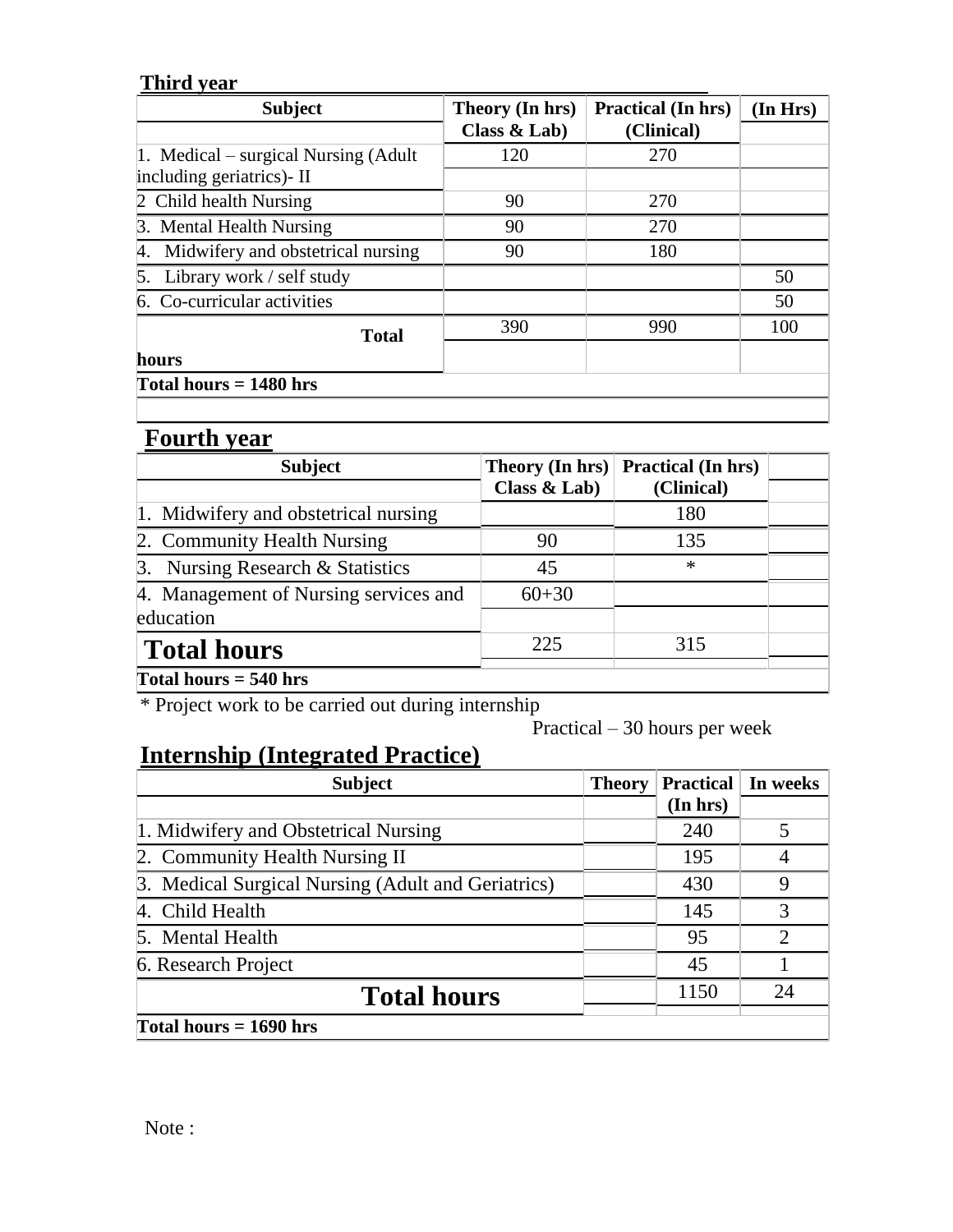- 1. Internship means 8 hours of integrated clinical duties in which 2 weeks of evening and night shift duties are included.
- 2. Internship should be carried out as 8 hours per day @ 48 hours per week.
- 3. Students during internship will be supervised by nursing teachers.
- 4. Fourth year final examination to be held only after completing internship.

# **Scheme of Examination**

**First year**

| <b>Subject</b>                   | Assessment   |                            |                 |              |  |
|----------------------------------|--------------|----------------------------|-----------------|--------------|--|
|                                  | <b>Hours</b> | <b>Internal</b>            | <b>External</b> | <b>Total</b> |  |
| <b>Theory</b>                    |              |                            |                 |              |  |
| 1. Anatomy &                     | 3            | 25                         | 75              | 100          |  |
| Physiology                       |              |                            |                 |              |  |
| 2. Nutrition and                 | 3            | 25                         | 75              | 100          |  |
| Biochemistry                     |              |                            |                 |              |  |
| 3. Nursing Foundation            | 3            | 25                         | 75              | 100          |  |
| 4. Psychology                    | 3            | 25                         | 75              | 100          |  |
| 5. Microbiology                  | 3            | 25                         | 75              | 100          |  |
| $6.*$ English                    |              | 100                        |                 | 100          |  |
|                                  |              | (College level qualifying) |                 |              |  |
|                                  |              | exam, minimum passing      |                 |              |  |
|                                  |              | Marks 40%.)                |                 |              |  |
| #<br>Introduction<br>7.<br>to    |              | 100                        |                 | 100          |  |
| computer                         |              | (College level qualifying) |                 |              |  |
|                                  |              | exam, minimum passing      |                 |              |  |
|                                  |              | Marks 50%.)                |                 |              |  |
|                                  |              |                            |                 |              |  |
| <b>Practical &amp; Viva Voce</b> |              |                            |                 |              |  |
| 1. Nursing Foundation            |              | 100                        | 100             | 200          |  |

**\* College level qualifying exam to appear in University Examination, minimum passing Marks 40%.**

**# College level qualifying exam to appear in University Examination must be minimum 50% combined i.e. 50 marks out of 100 marks (Theory & Practical Examination clubbed together)**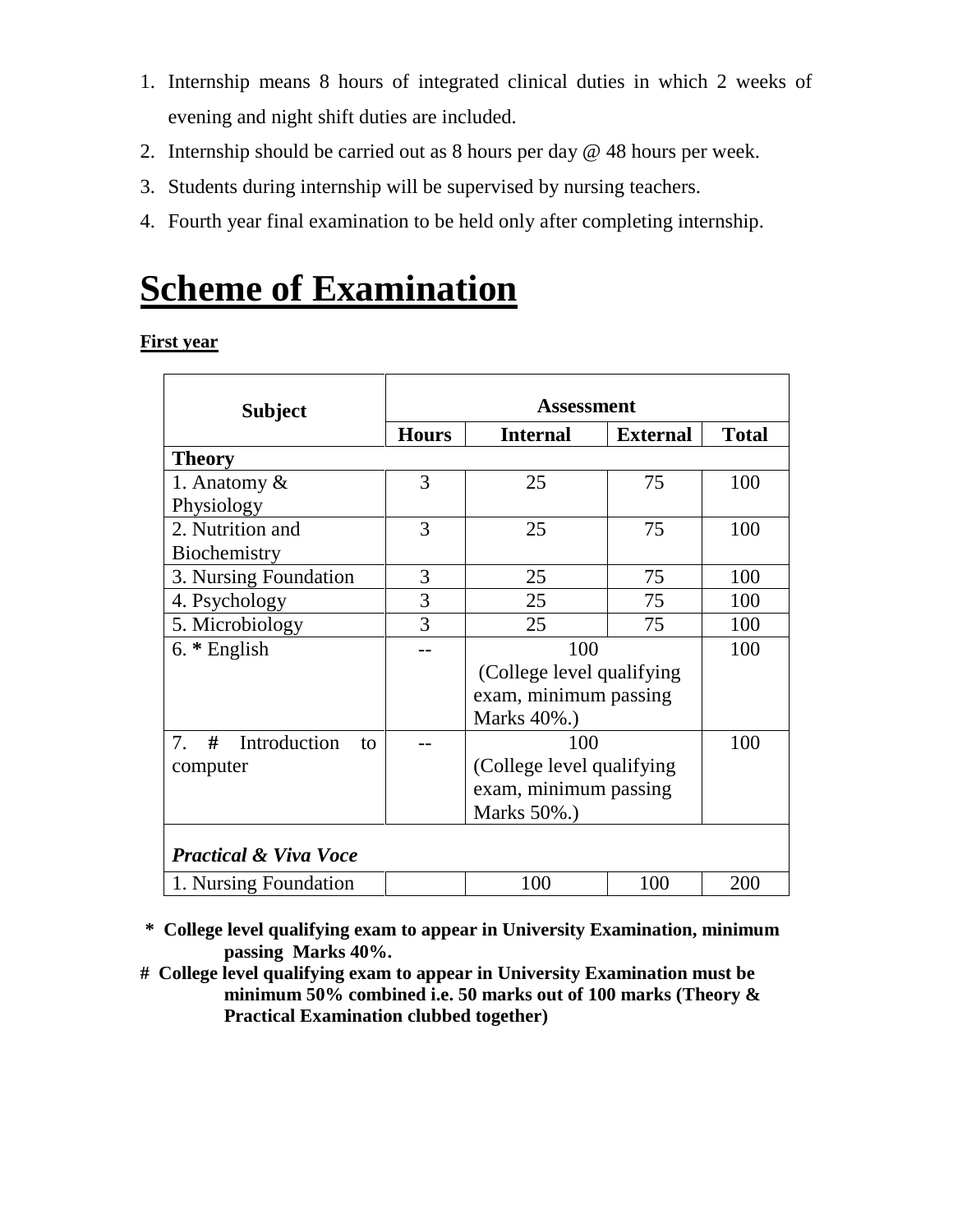#### **Second year**

| <b>Subject</b>                        | <b>Assessment</b> |          |                 |              |
|---------------------------------------|-------------------|----------|-----------------|--------------|
|                                       | <b>Hours</b>      | Internal | <b>External</b> | <b>Total</b> |
| 8. Sociology                          | 3                 | 25       | 75              | 100          |
| 9. Medical Surgical Nursing $-I$      | 3                 | 25       | 75              | 100          |
| 10. Pharmacology, Pathology, genetics | 3                 | 25       | 75              | 100          |
| 11. Community Health Nursing $-I$     | 3                 | 25       | 75              | 100          |
| 12. Communication and Educational     | 3                 | 25       | 75              | 100          |
| Technology                            |                   |          |                 |              |
| <b>Practical &amp; Viva Voce</b>      |                   |          |                 |              |
| 2. Medical Surgical Nursing $-I$      |                   | 100      | 100             | 200          |

#### **Third year**

| <b>Subject</b>                     | <b>Assessment</b> |                 |                 |              |  |
|------------------------------------|-------------------|-----------------|-----------------|--------------|--|
|                                    | <b>Hours</b>      | <b>Internal</b> | <b>External</b> | <b>Total</b> |  |
| Theory                             |                   |                 |                 |              |  |
| 13. Medical Surgical Nursing       | 3                 | 25              | 75              | 100          |  |
| 14. Child Health Nursing           | 3                 | 25              | 75              | 100          |  |
| 15. Mental Health Nursing          | 3                 | 25              | 75              | 100          |  |
| <b>Practical &amp; Viva Voce</b>   |                   |                 |                 |              |  |
| 3. Medical Surgical Nursing $-$ II |                   | 50              | 50              | 100          |  |
| 4. Child Health Nursing            |                   | 50              | 50              | 100          |  |
| 5. Mental Health Nursing           |                   | 50              | 50              | 100          |  |

#### **Fourth year**

|                                                    | <b>Assessment</b> |                                                                           |    |                                 |  |  |
|----------------------------------------------------|-------------------|---------------------------------------------------------------------------|----|---------------------------------|--|--|
| <b>Subject</b>                                     | <b>Hours</b>      | <b>Internal</b>                                                           |    | <b>Total</b><br><b>External</b> |  |  |
| Theory                                             |                   |                                                                           |    |                                 |  |  |
| 16 Midwifery and Obstetrical nursing               | 3                 | 25                                                                        | 75 | 100                             |  |  |
| 17 Community Health Nursing $-$ II                 | 3                 | 25                                                                        | 75 | 100                             |  |  |
| 18 # Nursing Research & Statistics                 |                   | 100<br>(College level qualifying)<br>exam, minimum passing<br>Marks 50%.) |    | 100                             |  |  |
| 19 Management of Nursing Services<br>and education | 3                 | 25                                                                        | 75 | 100                             |  |  |
| <b>Practical &amp; Viva Voce</b>                   |                   |                                                                           |    |                                 |  |  |
| 6. Midwifery and Obstetrical nursing               | 3                 | 50                                                                        | 50 | 100                             |  |  |
| 7. Community Health Nursing                        | 3                 | 50                                                                        | 50 | 100                             |  |  |

**# College level qualifying exam to appear in University Examination, minimum passing Marks 50%.**